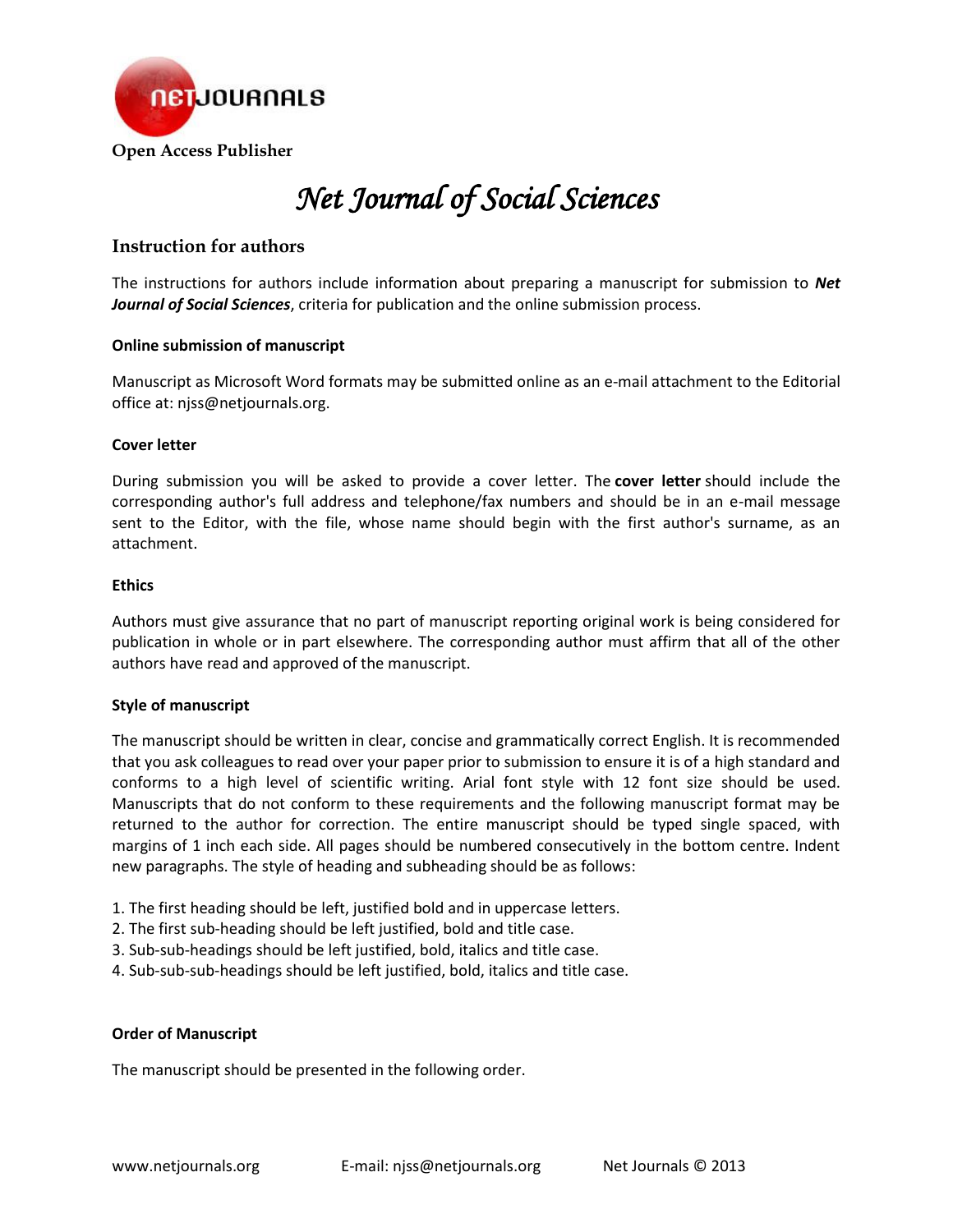

#### **Title Page**

This should contain the title of the contribution (capitalize first letter of each word in the title) and the name(s) and address(es) of the author(s). The full postal address, e-mail address, telephone and fax number(s) of the author who will receive correspondence and check the proofs should be included.

#### **Abstract**

All manuscripts must include a brief but informative Abstract. It should not exceed 300 words and should describe the scope, hypothesis or rationale for the work and the main findings. The abstract should allow the reader to quickly have a clear idea about the rational for the work, the experiments conducted and the results of those experiments before reading the rest of the manuscript. Both common and scientific names should be included; the authorities are not given if they appear in the title. References to the literature and mathematical symbols/equations should not be included.

#### **Keywords**

Key words (3-7) should be provided below the Abstract to assist with indexing of the article.

#### **Introduction**

The introduction should articulate the problem being addressed. It should provide sufficient background information on the subject allowing the reader to have more insight into what will be presented in the rest of the paper. The aims of the manuscript should be clearly stated.

#### **Materials and Methods**

This section should be concise but provide sufficient detail of the material used and equipment and the procedure followed to allow the work to be repeated by others.

The sources of the laboratory procedures should be cited and any changes that were made must be noted. Information on the equipment model, manufacturer's name and address including the city, province/state and country should be provided. The procedures should be written in the past tense.

#### **Results**

Results should be presented in a logical sequence in the text, tables and figures. Repetitive presentation of the same data in tables and figures should be avoided. The results should not contain material appropriate to the Discussion. All tables, graphs, statistical analyses and sample calculations should be presented in this section.

#### **Discussion**

The results should be discussed in relation to any hypotheses advanced in the Introduction. Comment on results and indicate possible sources of error. Place the study in the context of other work reported in the literature. Only in exceptional cases should the "Results and Discussion" sections be combined.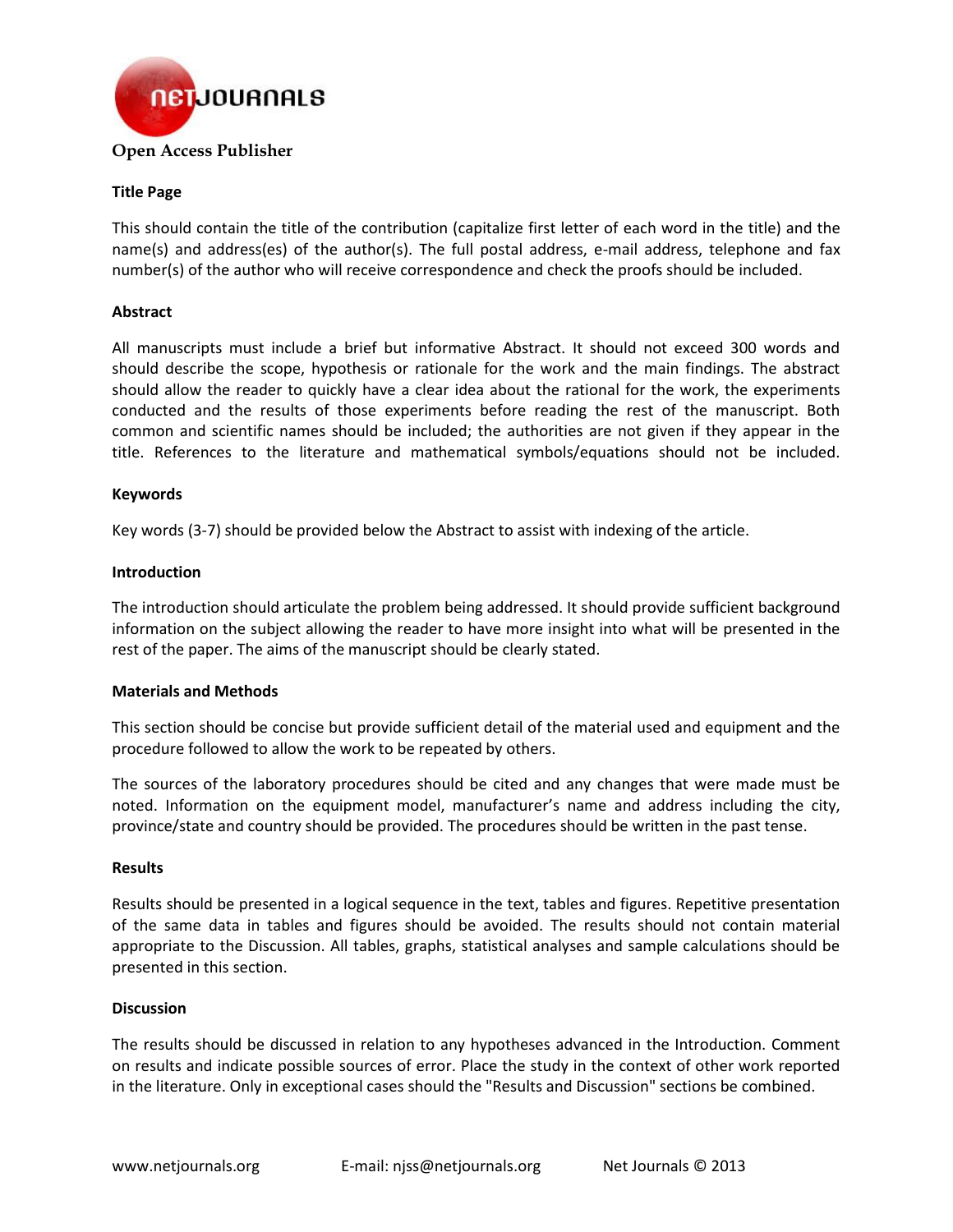

# Refer to graphs, tables and figures by number (for example Figure 5 or Table 5). This helps tie the data into the text in a very effective manner.

# **Conclusion**

The main conclusions of the experimental work should be presented. The contribution of the work to the scientific community and its economic implications should be emphasized.

# **Acknowledgement**

The source of financial support must be acknowledged. Authors must declare any financial support or relationships that may pose conflict of interest in the covering letter submitted with the manuscript. Technical assistance may also be acknowledged.

# **References**

All publications cited in the text should be presented in a list of references following the text of the manuscript.

# *A. Citation in Text*

Use the author/date system of references. In the text, refer to the author(s) name (without initials) and year of publication.

# *1. Examples for a single author*

Jameson (2003) has shown that… This is in agreement with the results obtained by several authors (Kramer, 1994; Smith, 1995; Brown, 1999).

# *2. Examples for two authors*

Smith and White (1999) reported that... This was later found to be incorrect (Amir and Ahmed, 2000).

# *3. Examples for three or more authors (use the first author's name and then et al.)*

Moore et al. (1990) stated that... Similar results were reported recently (Smith et al., 2003).

# *B. List of References*

The list of references should include only those cited in the manuscript and arranged alphabetically by authors' names. Titles of journals should be abbreviated. 'In press' can only be used to cite manuscripts actually accepted for publication in a journal. Citations such as manuscript in preparation' or manuscript submitted' are not permitted. The following format should be adhered to: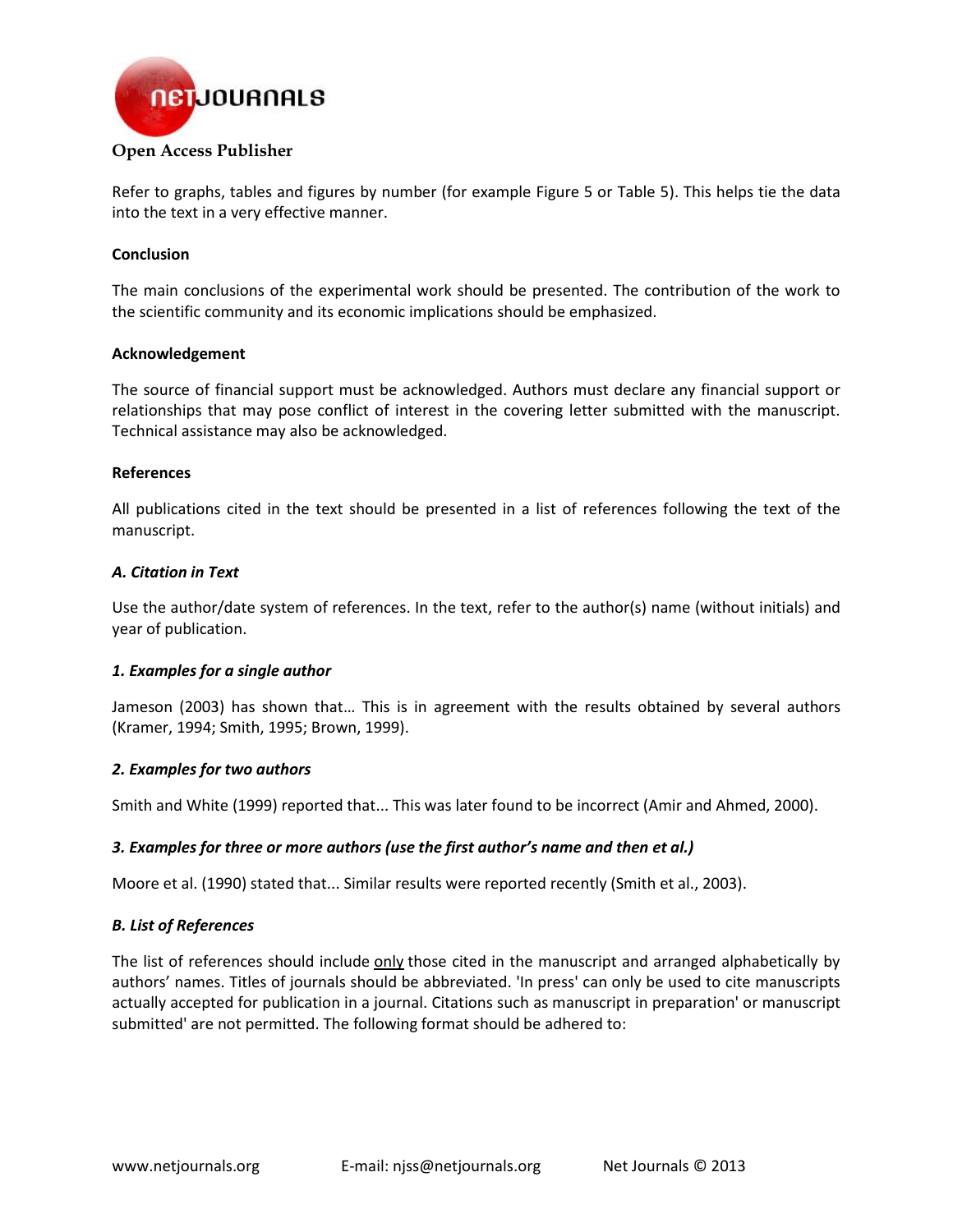

#### *Journal Papers*

James LS, Habib AG, Akintola DT, Chatterbee DN, Ambrose KW, Kareen TL, 2009. Oxygen transfer effects on recombinant benzaldehyde lyase production. *Biochem Biotechnol Res*, 1:115.

Hernández-Herrero MM, Duflos G, Malle P, Bouquelet S, 2003. Collagenase activity and protein hydrolysis as related to spoilage of iced cod (*Gadus morhua*). *Food Res Int*, 36(2):141-147.

#### *Text Book*

Navabi Z, 1998. Analysis and Modeling of Digital Systems. 2nd Ed. McGraw Hill, New York. pp: 632. Berg JM, John LT and Stryer L, 2007. Biochemistry. 5th Ed. W.H. Freeman, New York. pp.580.

#### *Book Chapter*

Katz RH, 1986. Computer-Aided Design Databases. In: New Directions for Database Systems, Ariav G and Clifford J, (Eds.), Intellect Books, Norwood, NJ, pp: 110-123.

Ashie INA and Lanier TC, 2000. Transglutaminases in Seafood Processing. In: Seafood Enzymes Utilization and Influence on Postharvest Seafood Quality, Haard NF and Simpson BK (Eds.), Marcel Dekker Inc, New York, NY, pp: 271-275.

# *Conference Proceedings*

Magott J, Skudlarski K, 1989. Combining Generalized Stochastic Petri Nets and PERT Networks For The Performance Evaluation Of Concurrent Processes. Proceedings of the 3rd International Workshop on Petri Nets and Performance Models, Dec. 11-13, IEEE Xplore Press, Japan, pp: 249-256.

Baird-Parker AC, Baillie MAH, 1974. The Inhibition of *Clostridium botulinum* by Nitrite and Sodium Chloride. Proceedings of the International Symposium on Nitrite in Meat Products, Sep.10-14, Zeist, the Netherlands, pp: 268.

#### *Government Publications (Some will still have specific authors – find them if you can)*

Forastieri V, 1999. The ILO Programme for Occupational Safety and Health in Agriculture. International Labour Organization, Geneva, Switzerland.

Sheng TC, 1989. Soil Conservation for Small Farmers in the Humid Tropics. FAO Soils Bulletin No. 60. Food and Agriculture Organization of the United Nations. Rome, Italy.

United Nations, 2001. Indicators of Sustainable Development: Guidelines and Methodologies. United Nations Press, New York, USA.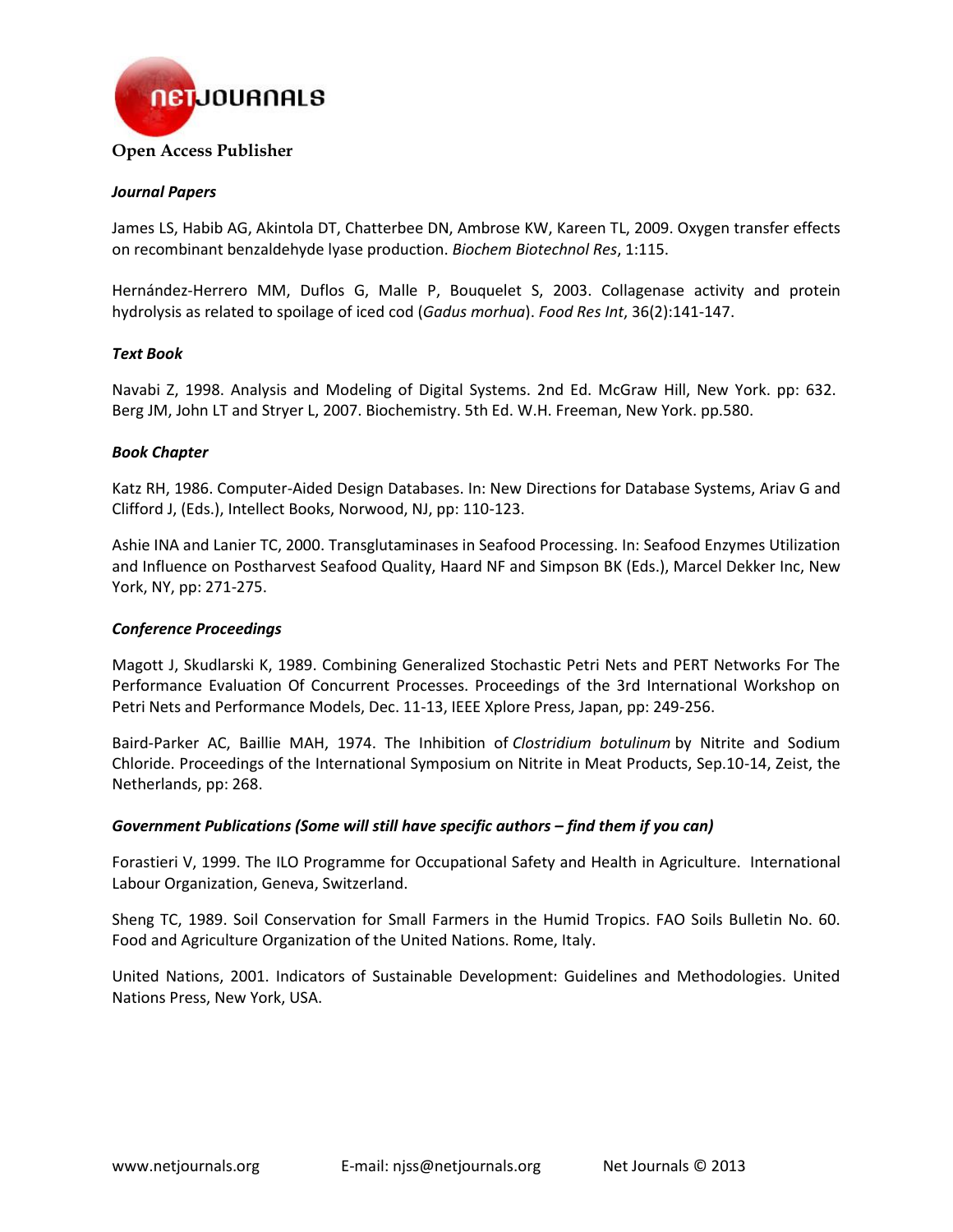

# *Online Publications*

Lal R, 1995. Sustainable Management of Soil Resources in the Humid Tropics. United Nations University Press, Tokyo, Japan. **http://www.unu.edu/unupress/unupbooks/uu27se/uu27se00.htm** (Accessed on March 17, 2011).

Mörner J, Bos R, Fredrix M, 2002. Guidance on Alternative Strategies for Sustainable Pest and Vector Management. World Health Organization, Geneva, Switzerland. **http://www.who.int/water\_sanitation\_health/resources/en/Organicpescont.pdf** (Accessed on February 13, 2011).

Rice RA, Ward JR, 1996. Coffee, Conservation and Commerce in the Western Hemisphere. Natural Resources Defence Council, Weadon Progressive and The Smithsonian, Washington, D.C. **http://www.nrdc.org/health/farming/ccc/cptinx.asp** (Accessed on January 3, 2012).

# *Generic Website*

UNEP, 2002. Cleaner Production Assessment in Industries. Production and Consumption Branch. United Nations **Environment** Program. http://www.unepie.org/pc/cp/understanding\_cp/cp\_industries.htm (Accessed on February 13, 2011).

FLO, 2002. The World Coffee Crisis. Fair Trade Labeling Organization. **http://www.fairtrade.net/pdf/english/Coffee.pdf** (Accessed on May 6, 2011).

FAO, 2002. Statistical Database, Food and Agriculture Organization. **http://apps.fao.org/default.htm** (Accessed on March 27, 2012).

# *Thesis*

Alkoaik F, 2005. Fate of plant pathogens and pesticides during composting of greenhouse tomato plant residues. Unpublished dissertation in partial fulfilment of the requirements for the degree of Doctor of Philosophy, Dalhousie University, Halifax, Nova Scotia, Canada.

# **Tables**

Tables should be self-contained and the data should not be duplicated in figures. Tables should be numbered consecutively in Arabic numerals. Each table should be presented on a separate page with a comprehensive but concise legend above the table. Tables should be double-spaced and vertical lines should not be used to separate columns. Column headings should be brief, with units of measurement in parentheses. All abbreviations should be defined in footnotes. Use superscript letters (not numbers) for footnotes and keep footnotes to a minimum. \*, \*\*, \*\*\* should be reserved for P values.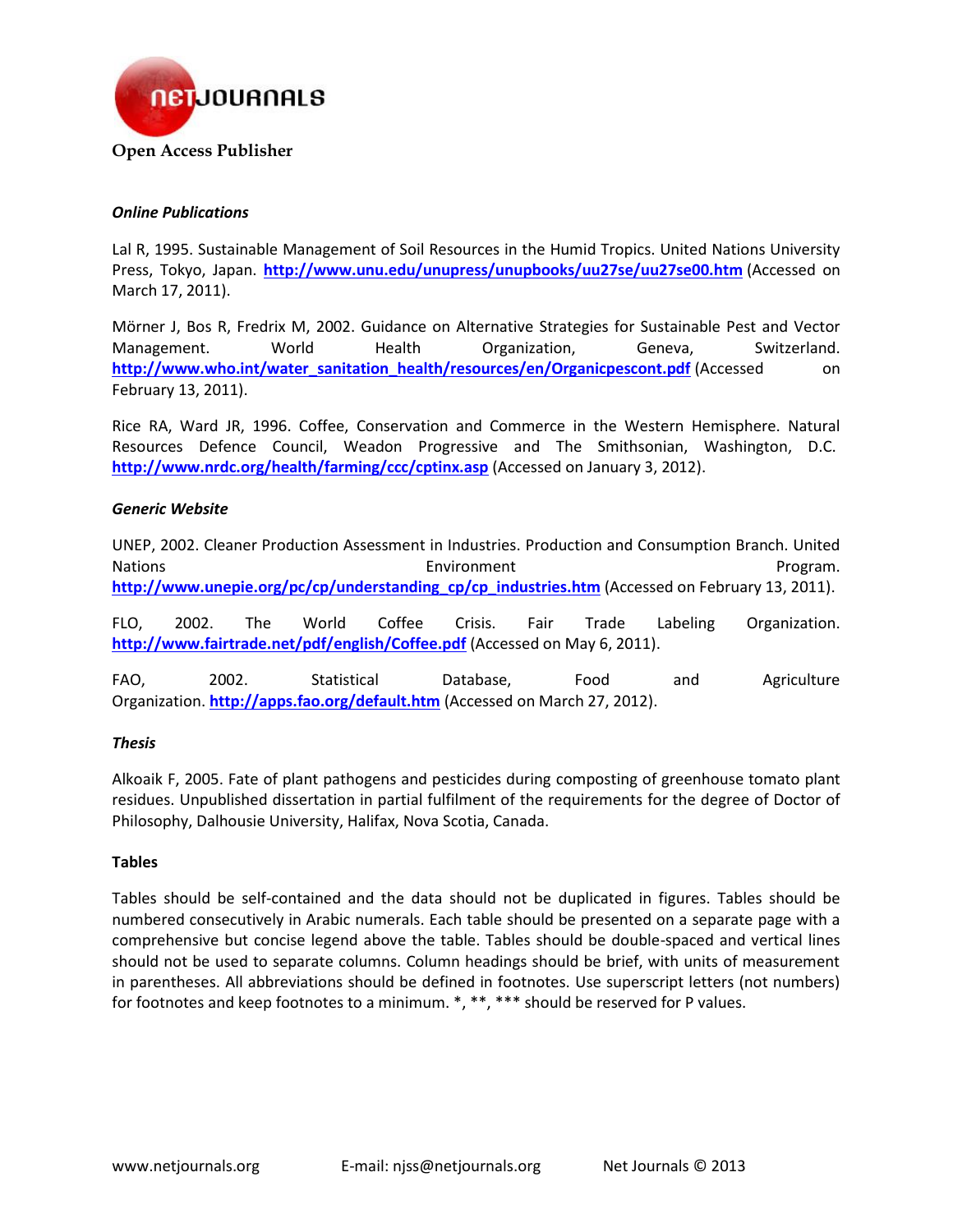

# **Figures**

Only necessary illustrations should be included. All illustrations (line drawings and photographs) are classified as figures. Figures should be cited in consecutive order in the text. Figures should be sized to fit within the column (82 mm) or the full text width (171 mm). Line figures should be supplied as sharp, black and white or color diagrams, drawn with a computer graphics package. Photographs should be sharp and magnifications should be indicated on photographs using a scale bar. Graphics should be supplied as high resolution (at least 300 d.p.i.) electronic files. Digital images supplied as low-resolution cannot be used. The legend should incorporate definitions of any symbols used and all abbreviations and units of measurement should be explained so that the figure can be understood without reference to the text.

# **Abbreviation and Units**

SI units (metre, kilogram, etc.), as outlined in the latest edition of Units, symbols and Abbreviations: A Guide for Medical and Scientific Editors and Authors (Royal Society of Medicine Press, London), should be used wherever possible. Statistics and measurements should always be given in figures; that is, 10 mm, except where the number begins the sentence. When the number does not refer to a unit measurement, it is spelt out, except where the number is greater than nine. Use only standard abbreviations. The word 'Figure' should be used in full.

# **Galley Proofs**

Once the final review is completed, the author will be required to resubmit the revised manuscript using a journal template. The final Galley Proof will be sent via e-mail as an Acrobat PDF (Portable Document Format) file and should be returned within 3 days of receipt with the signed copyright form and payment of publication fees. Alterations to the text and figures (other than the essential correction of errors) are unacceptable at proof stage and authors may be charged for excessive alterations. Acrobat Reader will be required in order to read the PDF. This software can be downloaded from the following website: **http://www.adobe.com/products/acrobat/readstep2.html**

# **Page Charges**

*Net Journal of Social Sciences* does not receive direct funding from any external agency, therefore, authors are required to pay page / processing cost. *Net Journal of Social Sciences* therefore levies an article-processing charge of \$400 for each article accepted for publication. These charges cover some of the costs for the journal's production, online availability, hosting and archiving and allows a greater circulation for the journal as well as immediate online availability for unlimited data download worldwide.